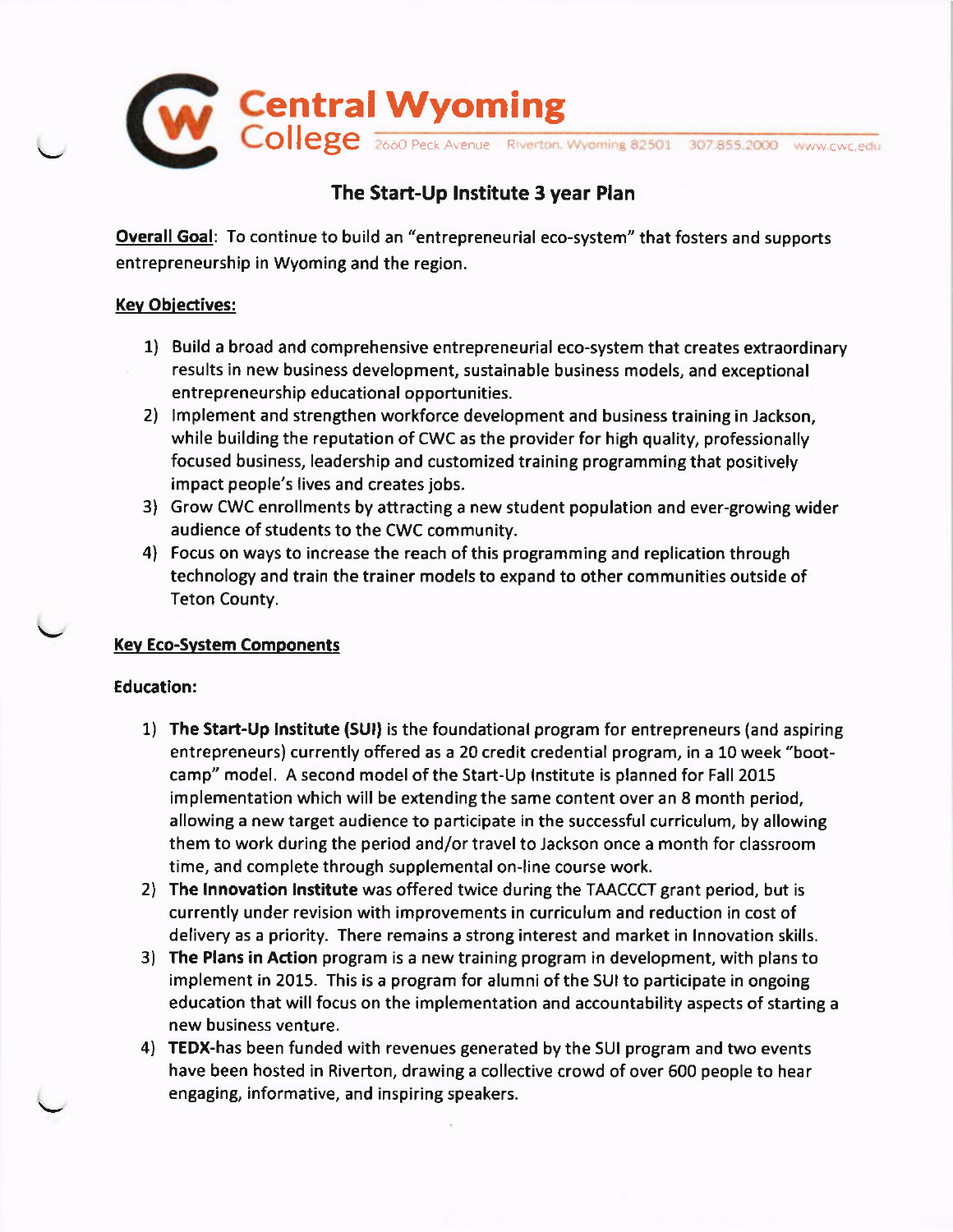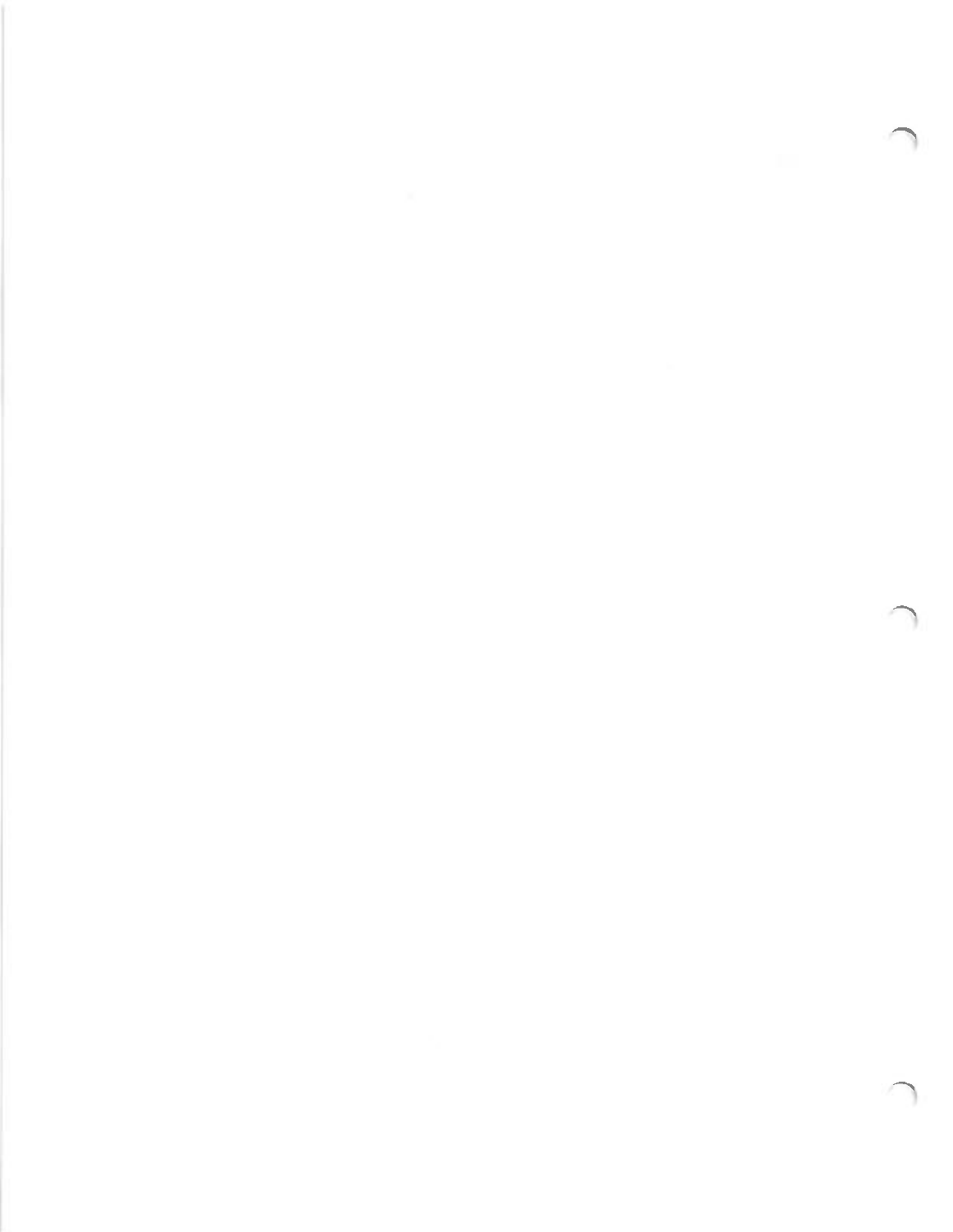

5) Career Pathways will be developed with the Jackson High School to create alignment with their lnnovation space and need for business and leadership coursework.

Components of an Entrepreneurial Eco-System:



# Consulting/Mentoring

 $\overline{\phantom{0}}$ 

 $\left($ 

- 1) The Consultant Toolkit is an on-line offering of tools for program participants to access and assist them with the development of their own business systems and processes. The Toolkit was created during the lnnovation lnstitute by the CWC consultants to provide additional ongoing and "free" tools for participant support. CWC will continue to encourage growth, additions and expanded access to this offering.
- 2) The Consultant Resources continue to be one of the most valued aspects that is included in the SUI and lnnovation lnstitute programs. CWC has generated over 30 MOU's with respected professionals willing to provide consulting services to our students at greatly reduced rates. The content areas include; legal, HR, Social Media, advertising/marketing, strategic planning, finance, leadership/management and more. There is still potential to develop and market this resource in new ways.
- 3) Mentoring is now reaching new possibilities for having a significant impact by creating a critical mass of alumni that are willing and able to mentor current students in the SUl.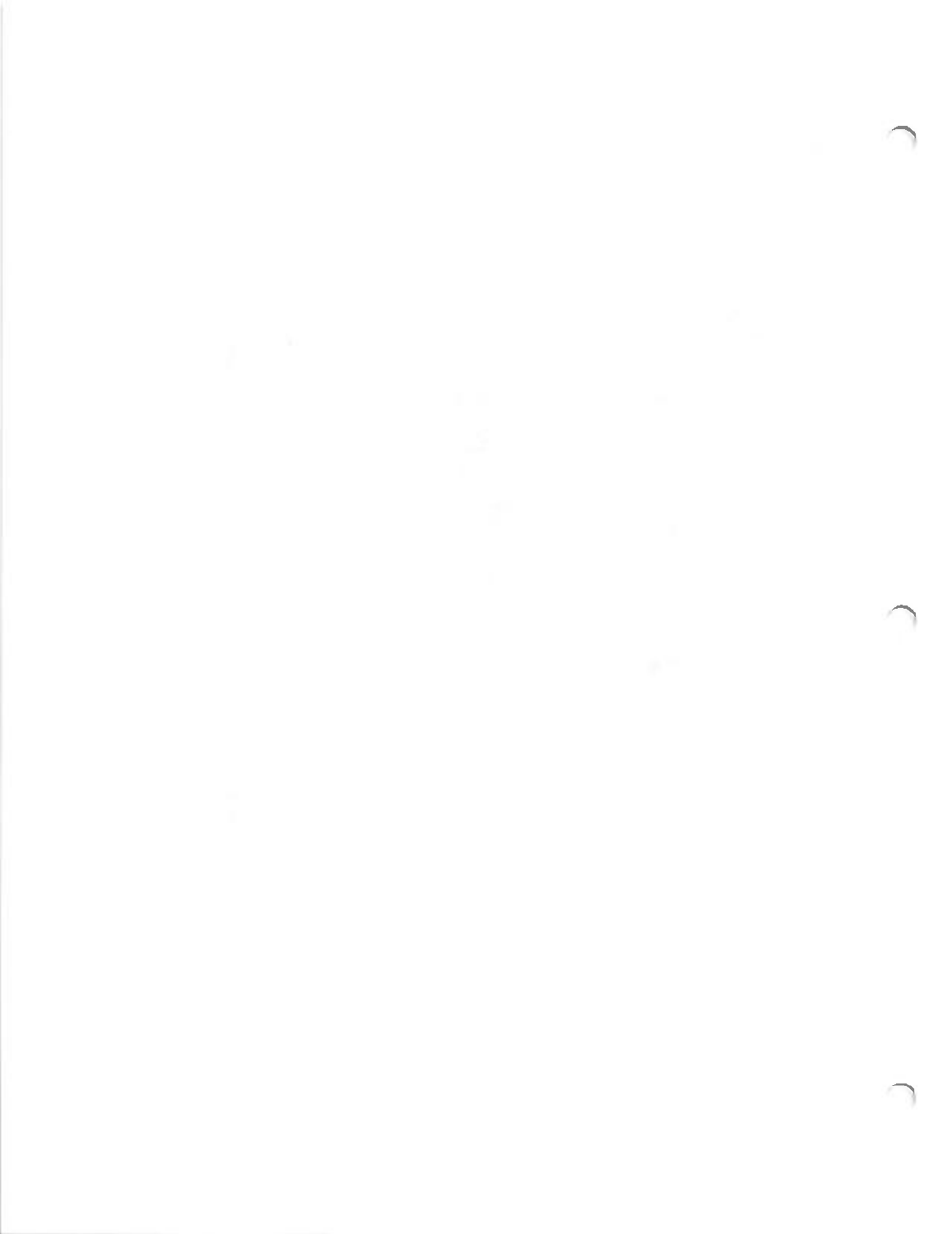

#### **Partnerships**

- 1) Silic**on Couloir (SC)** has been the most valued and active partner in assisting CWC efforts in Jackson and across Wyoming. Silicon Couloir was co-founded by our employee, Liza Millett, workforce coordinator in Jackson. Her relationships and connections to the entrepreneurial community in Jackson have proved invaluable to recruiting and launching both the lnnovation lnstitute and SUl. The partnership with SC has also provided a credible and proven link to the existing businesses and start- ups, but also enhanced our marketing efforts by providing additional website support, and ongoing relevant activities for participants such as monthly Chance Meetings, and the critical Pitch Day event attracting angel investors and venture capitalists to provide valuable feedback and even funding for some of our most promising start-ups.
- 2) Department of Workforce Services worked with CWC to revise workforce training grant rules allowing entrepreneurs to be considered for funding. This has been instrumental in our recruitment and funding for participants. Depending on the status of their business they may be eligible for 52,000-54,000 in grant funding to participate in SUl, lnnovation lnstitute or other trainings relevant to their business.
- 3) Wyoming Business Council has long been an elusive partner until the recent success of SUl. They have now offered funding incentives for business plan development, limited funding for participants, and have a keen interest in how this model might be expanded across Wyoming.
- 4) Spark is the business accelerator and co-working space in Jackson, and has offered introductory rates to attract our students to their space and offered ongoing support and programs to support and encourage their success.

Economic Development- As a stated "End Statement" defined by the CWC Board of Directors "because of CWC's partnerships with the community, the economic/business climate in our service area will be significantly enhanced."

- 1) The lnnovation lnstitute served 21 participants, with over 63 new jobs created during the 8 month institute, and another 153 jobs projected in the next three years.
- 2) The Start-Up Institute has served 56 participants, helped launch \_\_\_ new start-ups, created \_\_\_\_ jobs, and produced two films.

#### Recruitment

There has been concern expressed by some that perhaps this "entrepreneurship program (SUI)" is not sustainable for the long term. ln and of itself that is a valid concern, hence, the need and approach for the broader "eco-system" approach that CWC developed from the beginning. With broader goals and a responsive, dynamic approach to programming; the current programs will remain strong as new programs and target markets will continue to be developed and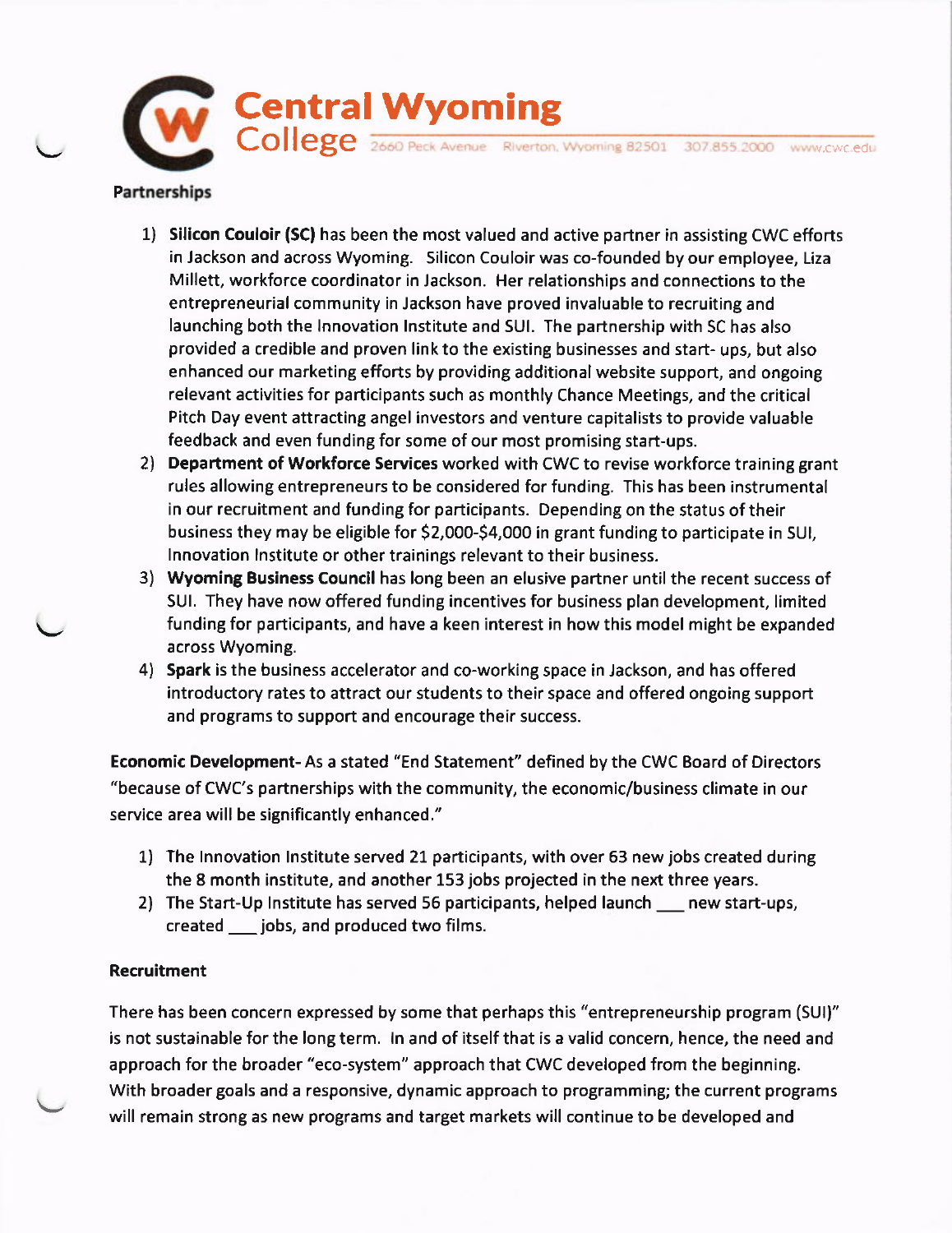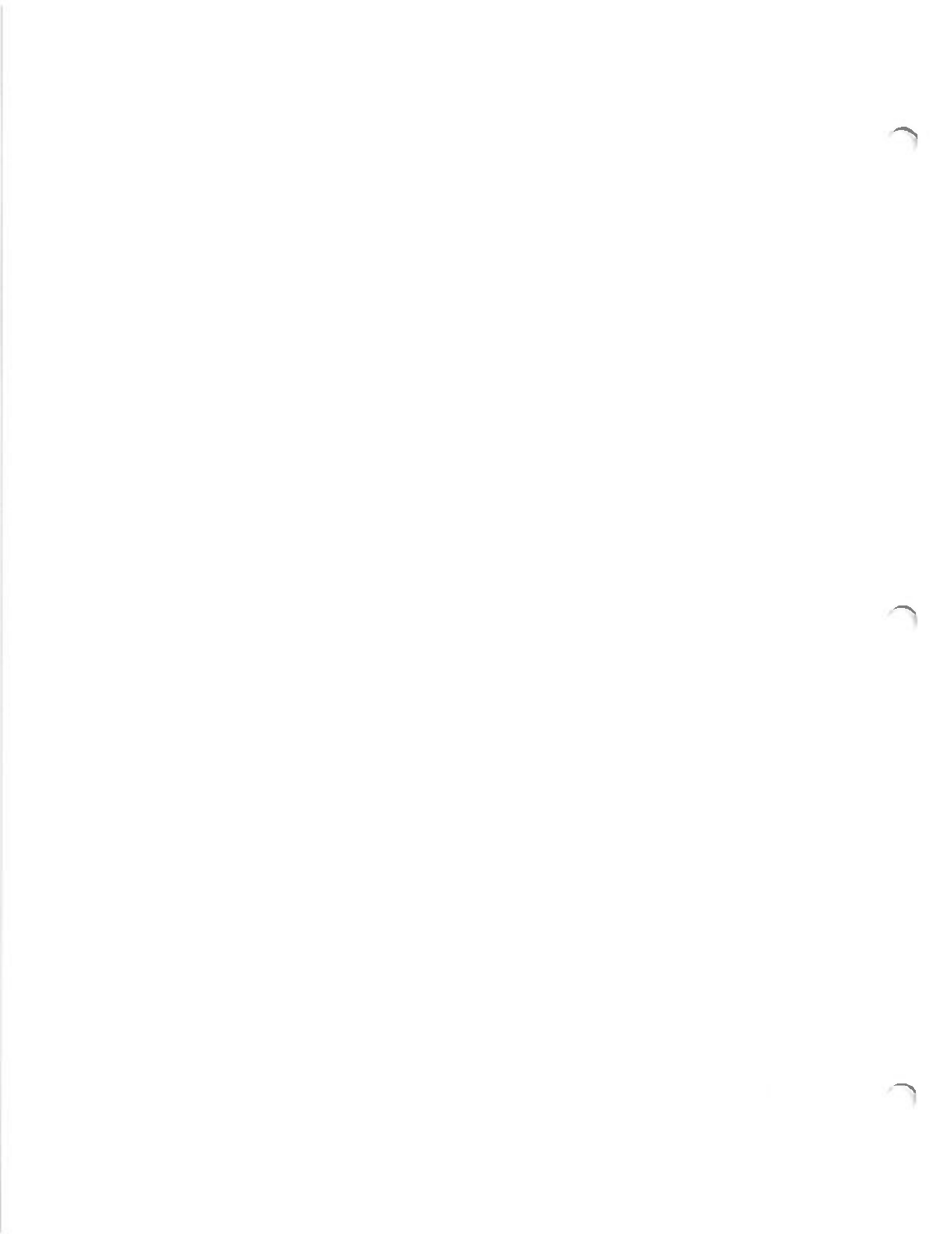

implemented to perpetuate growth. Our plans are not to support a stagnate "one-horse show" but instead to develop a comprehensive system of programs and services that grow with the new businesses, attract new students and partnerships, and create diverse revenue streams for ongoing support.

#### Historic Perspective:

 $\overline{\phantom{0}}$ 

 $\blacktriangle$ 

 $\overline{\phantom{0}}$ 

The TAACCCT grant funded and supported CWC in developing the Entrepreneurship credential, certificate, and degree programs. Additionally, customized training developed and implemented the lnnovation lnstitute and utilized funding to renovate existing space into an lnnovation Lab on campus.

ln the course of the three year grant, the traditional entrepreneurship courses and programs were floundering with low enrollments and we were not meeting our grant objectives and obligations for serving students. The lnnovation lnstitute recruited 21 business leaders to participate in the programs offered in Jackson and Riverton, and it's success spawned the idea to offer the entrepreneurship courses in an "lnstitute" model. The Start-Up lnstitute model was created and with the key assistance of Liza Millett and her relationship with Silicon Couloir and Sandy Hessler and her previous experience as a very successful entrepreneur and instructor, the program was launched and from the very beginning has served 10-15 students in the 20 credit credential program. We are currently in our  $4<sup>th</sup>$  offering of the program and serving now 56 students collectively.

Anticipating the grant ending and the success of the program a proposal was made to set aside SS0,0OO per year for the three year period, to create a fund to support the program beyond the grant period with anticipation of developing a sustainable model. The funding set aside was denied. CWC has benefitted fully from receipt of tuition/fees, FTE generation, paid personnel, marketing, positive publicity, stronger partnerships, and excellent results!

This proposal now asks the college to look forward to further support of this comprehensive model and programming outlined above, along with consideration of the past success, and the sacrifices made within the WACE department and the college to fund these efforts moving forward.

Please consider that perhaps the most needed and valued programs may not be the "oldest" at the college, but perhaps the newest ones that grant funding allows us the luxury to create and test. Through this grant process we often find programs may have a short term need and are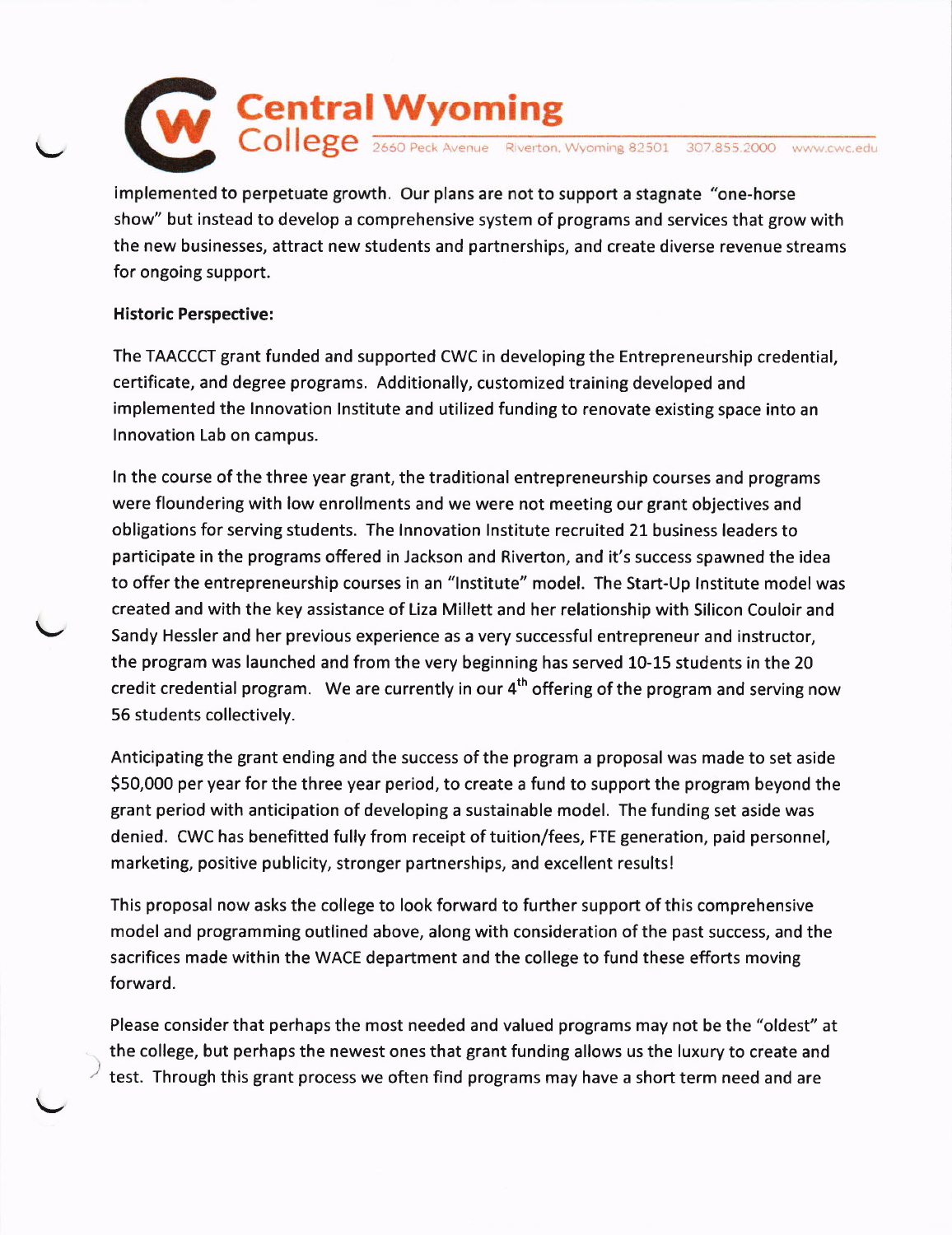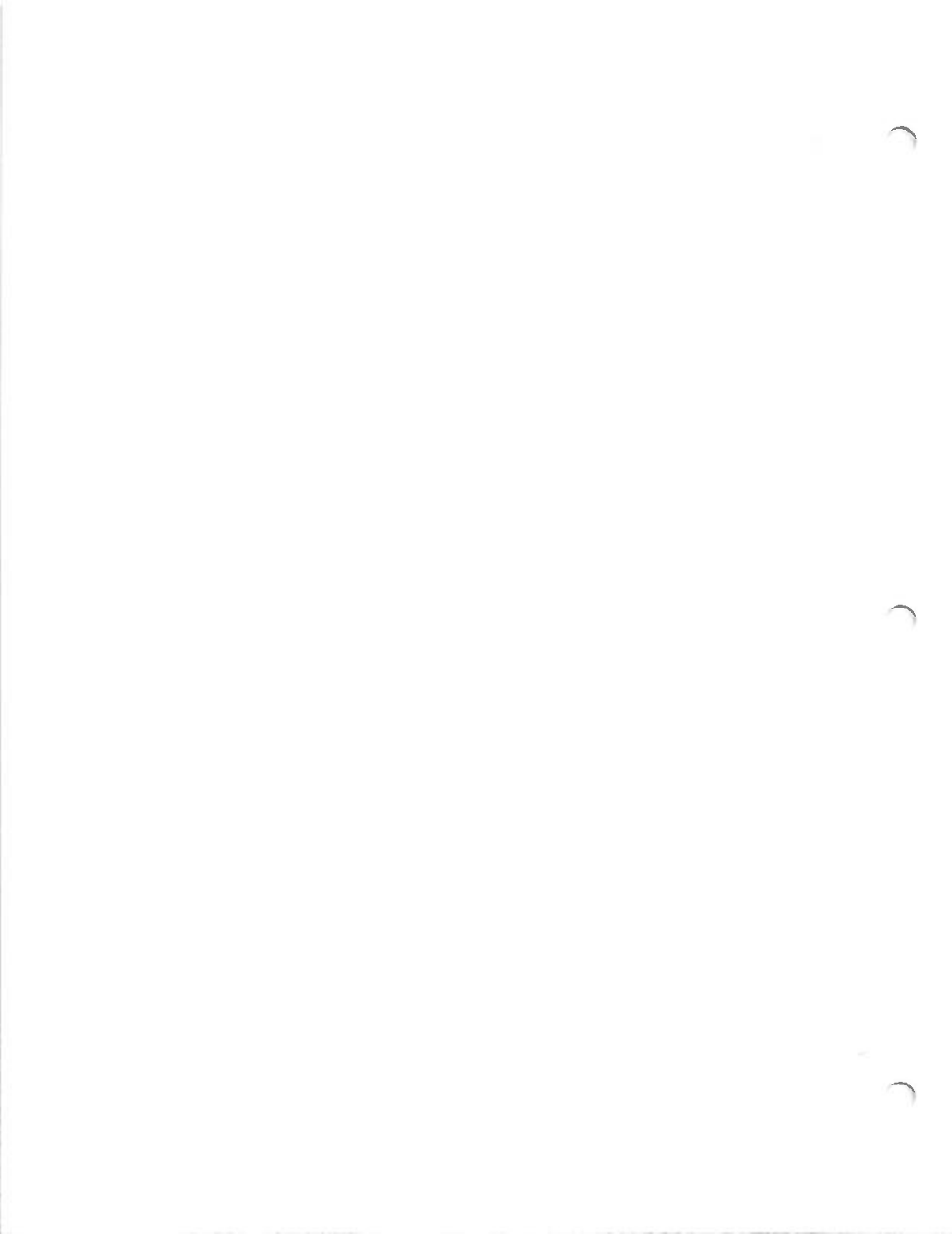

fully terminated at the end of the grant. Others may have a vibrant future and are worthy of making the difficult decisions to fund, even when funding is scarce.

## YEAR 1: July 2015-June 2016

- Hold the first "extended" SUI 8 month program, beginning Spring 2016, attracting existing employees and businesses, as well as those willing to travel to Jackson once per month, supported with on-line content.
- o Fall 2015 host a second SUI 10 week bootcamp program
- o Fall 2015 begin the Plans in Action program.
- Develop a Leadership program offering during FY year.

#### YEAR 2: July 2016-June 2017

- o Hold the second "extended" SUI 8 month program, beginning Spring 2017, attracting existing employees and businesses, as well as those willing to travel to Jackson once per month, supported with on-line content.<br>  $\bullet$  Fall 2016 host a SUI 10 week boot camp program
- 
- o Fall 2016 begin the second Plans in Action program.
- o Offer a Leadership program by Fall <sup>2016</sup>
- Development of revised Innovation Institute

#### YEAR 3: July 2017-June 2018

- o Hold the "extended" SUl 8 month program, beginning Spring 2018, attracting existing employees and businesses, as well as those willing to travel to Jackson once per month, supported with on-line content.
- o Fall2OLT host a second SUI 10 week bootcamp program
- o Fall 2017 begin the second Plans in Action program.
- o Offer an ongoing Leadership program
- Implement a revised Innovation Institute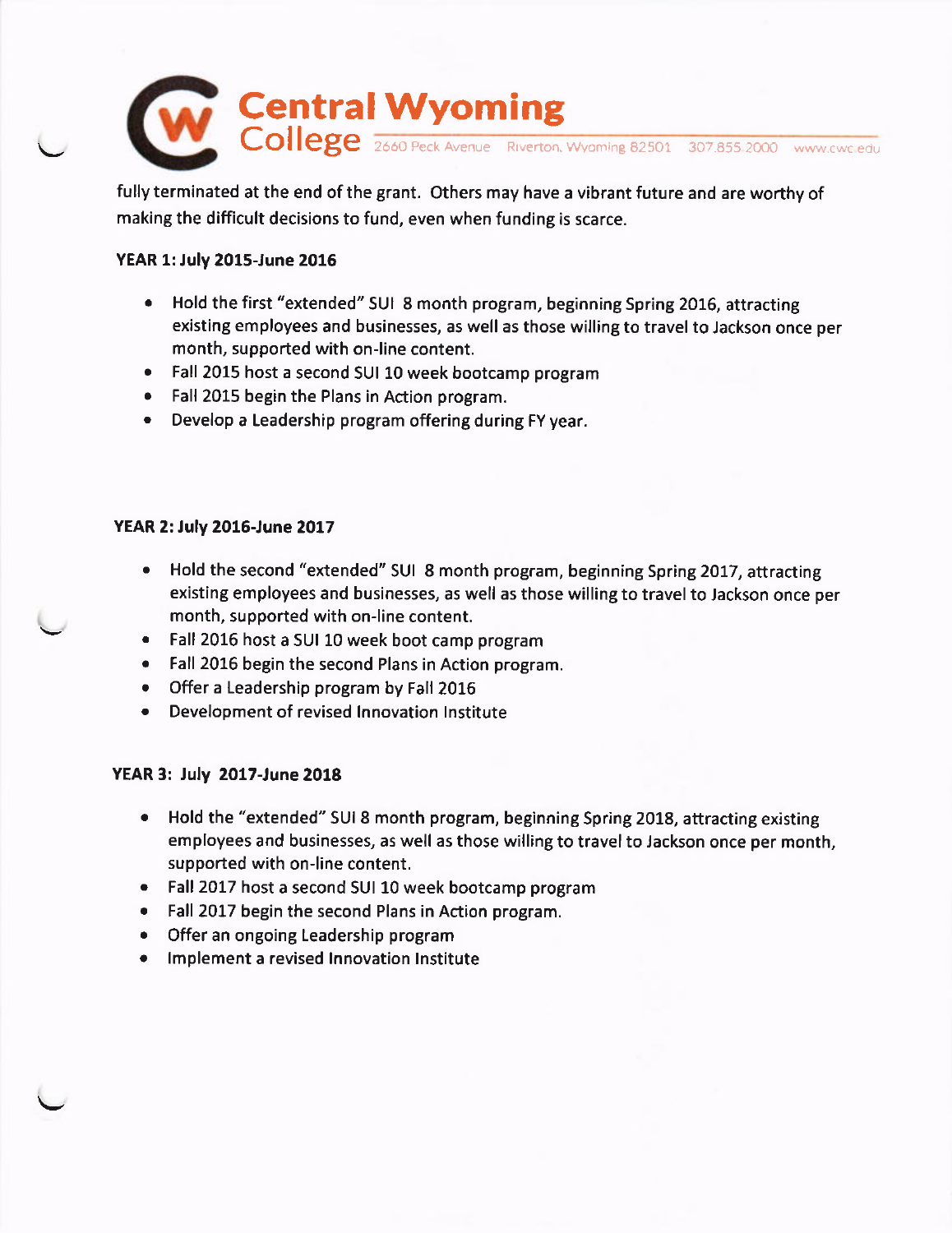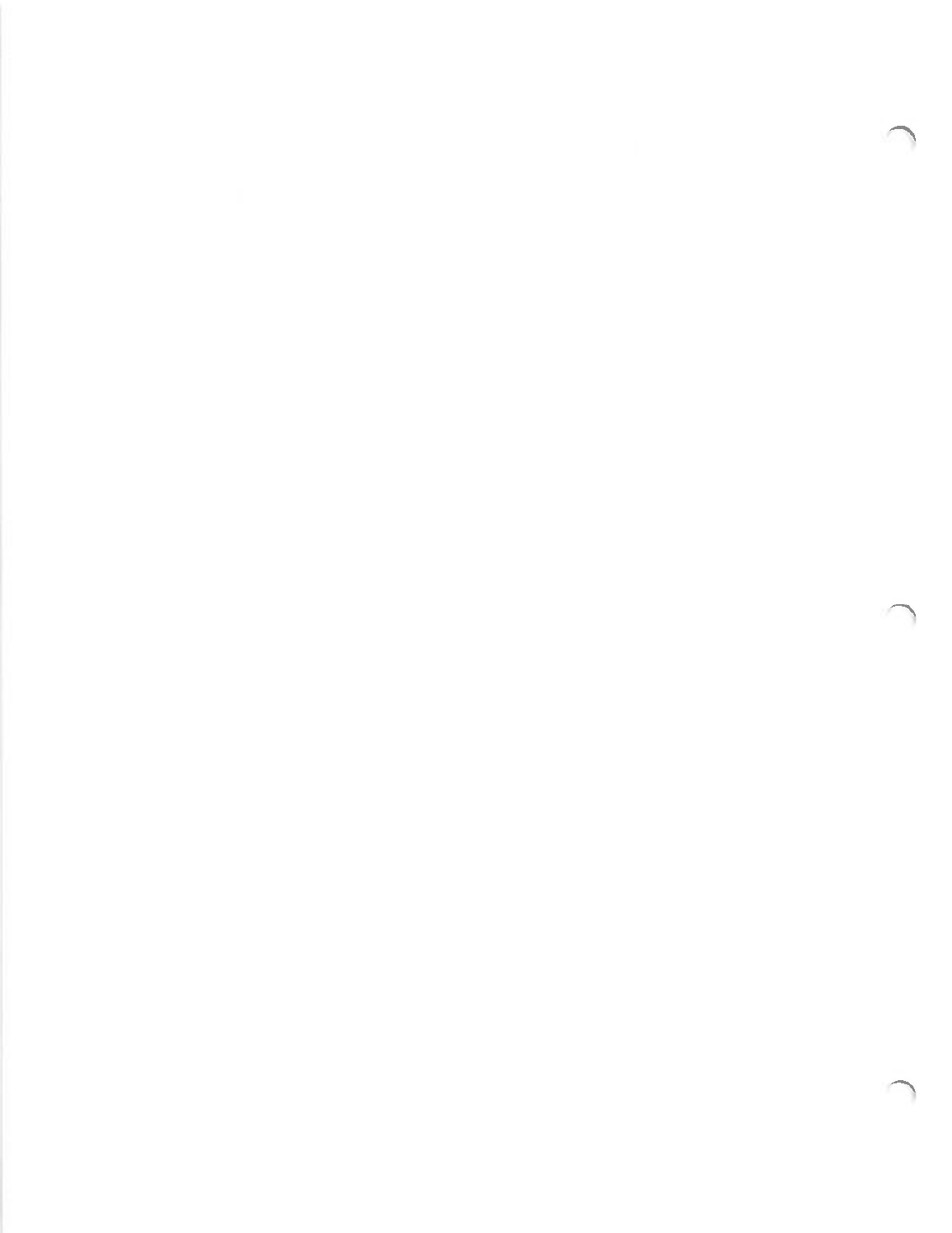# START UP INSTITUTE - POST CLASS

| <b>SUI Participant Name</b><br><b>First</b><br>Last |                  |                                    | <b>Operating</b>  | <b>Number of</b>        | 3 yr projected<br>job growth                               |  |
|-----------------------------------------------------|------------------|------------------------------------|-------------------|-------------------------|------------------------------------------------------------|--|
|                                                     |                  | <b>Company Name</b>                | <b>Start Date</b> | <b>Employees</b>        |                                                            |  |
|                                                     |                  |                                    |                   | including self          |                                                            |  |
| mson                                                | Dan              | working on new idea                |                   |                         |                                                            |  |
| A <sub>Ivi</sub> echt                               | <b>Brian</b>     | Giv'r                              | 2012              | 3                       | $\overline{7}$                                             |  |
| Crowley                                             | <b>Kathleen</b>  | <b>Belle Eco</b>                   | 2014              |                         | $\overline{2}$                                             |  |
| <b>Davies</b>                                       | Alissa           | <b>Awakened Art</b>                | 2014              | 1                       |                                                            |  |
| Dyer                                                | Lynsey           | <b>Unicorn Picnic</b>              | 2011              | 5                       |                                                            |  |
| Feary                                               | Jayme            | <b>Woofers</b>                     | ς                 |                         | still seeking funding                                      |  |
| Finnegan                                            | Gordon           | took a job at First Western Trust  |                   |                         |                                                            |  |
| Hadlock                                             | Ilka             | took a job at JMHR                 |                   |                         |                                                            |  |
| <b>Hatch</b>                                        | Amy              | <b>Garage Grown Gear</b>           | 2013              | 5                       | 15                                                         |  |
| Hotema                                              | Kelly            | travelerspetcare.com               | 2015              | 3                       | 6                                                          |  |
| Koriakin                                            | <b>Chiristie</b> | took at job at a startup           |                   |                         |                                                            |  |
| <b>Morales</b>                                      | Juan             | <b>Naughty Fruit</b>               | 2015              | $\overline{\mathbf{2}}$ | 4                                                          |  |
| <b>Myers</b>                                        | <b>Celeste</b>   | still working on idea              | ?                 | 0                       |                                                            |  |
| Schreibeis                                          | Veronica         | Vera Iconica Architecture          | 2008              | 6                       | 10                                                         |  |
| Wigglesworth                                        | Rachel           | <b>Growing Great Families</b>      | 2015              | 0                       |                                                            |  |
| Wilmore                                             | Mary Lynne       | 9Cloud Webworks                    | 2011              | $\overline{7}$          | 12                                                         |  |
|                                                     |                  |                                    |                   |                         |                                                            |  |
| Church (Figenshau)                                  | Emily            | went back to real estate           |                   |                         |                                                            |  |
| Ciampa                                              | Johanna          | hasn't launched                    | <sup>2</sup>      | $\mathbf 0$             |                                                            |  |
| Civello                                             | Tony             | gave up on idea                    |                   |                         |                                                            |  |
|                                                     |                  |                                    |                   |                         |                                                            |  |
|                                                     |                  |                                    |                   |                         | works for an                                               |  |
| <b>DiGrappa</b>                                     | Emy              | <b>ThinkWY</b>                     | 1990?             |                         | established non profit                                     |  |
|                                                     |                  |                                    |                   |                         | many many part-time                                        |  |
|                                                     |                  |                                    |                   |                         | employees during the                                       |  |
| Donovan                                             | Matt             | <b>Contour Music Festival</b>      | 2014              |                         | 2 festival                                                 |  |
| Freeburg                                            | <b>Alex</b>      | Uncouplelaw.com                    | 2014              |                         |                                                            |  |
|                                                     |                  | Jackson Hole Hereford Ranch        |                   |                         |                                                            |  |
| Gill                                                | Nicole           | <b>CSA</b>                         | 2015              |                         |                                                            |  |
| Gute                                                | John             | VanKind                            | 2015              |                         |                                                            |  |
| <b>Hill</b>                                         | Jane             | Jackson Equestrian                 | <sup>2</sup>      |                         | still seeking funding                                      |  |
| Mudge                                               | Ashley           | <b>Because I Like U</b>            | 2014              |                         |                                                            |  |
|                                                     |                  |                                    |                   |                         | 20 staff in summer                                         |  |
| Muncaster                                           | Sue              | <b>Teton Adventure Park</b>        | 2015              |                         | 2 months                                                   |  |
| <b>Stein</b>                                        | Jeff             | <b>Contour Music Festival</b>      | 2014              |                         | 2 same as above                                            |  |
| Wu                                                  | Kelvin           | Maiden Ski Crafting                | 2012              |                         | $\overline{2}$                                             |  |
| York (Cortner)                                      | <b>Ruth</b>      | <b>Family CPR</b>                  | 2014              |                         |                                                            |  |
|                                                     |                  |                                    |                   |                         |                                                            |  |
| <b>Aguilar</b>                                      | <b>Irving</b>    | <b>Endless Summer Sports Arena</b> | 2016              | $5$ ?                   |                                                            |  |
| Collins                                             | Jenny            | Jenny Collins & Company            | 2015              |                         |                                                            |  |
| <b>Drake</b>                                        | Sarah            | <b>Baby Bump</b>                   | 2014              | 3                       |                                                            |  |
| $\epsilon$<br>ne                                    | <b>Brady</b>     | <b>Jackson Hole Distilling</b>     | 2016              |                         |                                                            |  |
| Ku <sub>u</sub>                                     | <b>Stephen</b>   | <b>MiBreathe</b>                   | 2014              |                         |                                                            |  |
| Martin                                              | John             | Kali                               | 2015              | 1                       |                                                            |  |
| Oksanen                                             | Arden            | Foodscapes                         | 2015              | 2                       | 3                                                          |  |
| Perry                                               | Laurance         | <b>Petit Secret Chocolates</b>     | 1995              | 1                       | $\begin{array}{c c}\n\hline\n20 \\ \hline\n3\n\end{array}$ |  |
|                                                     |                  |                                    |                   |                         |                                                            |  |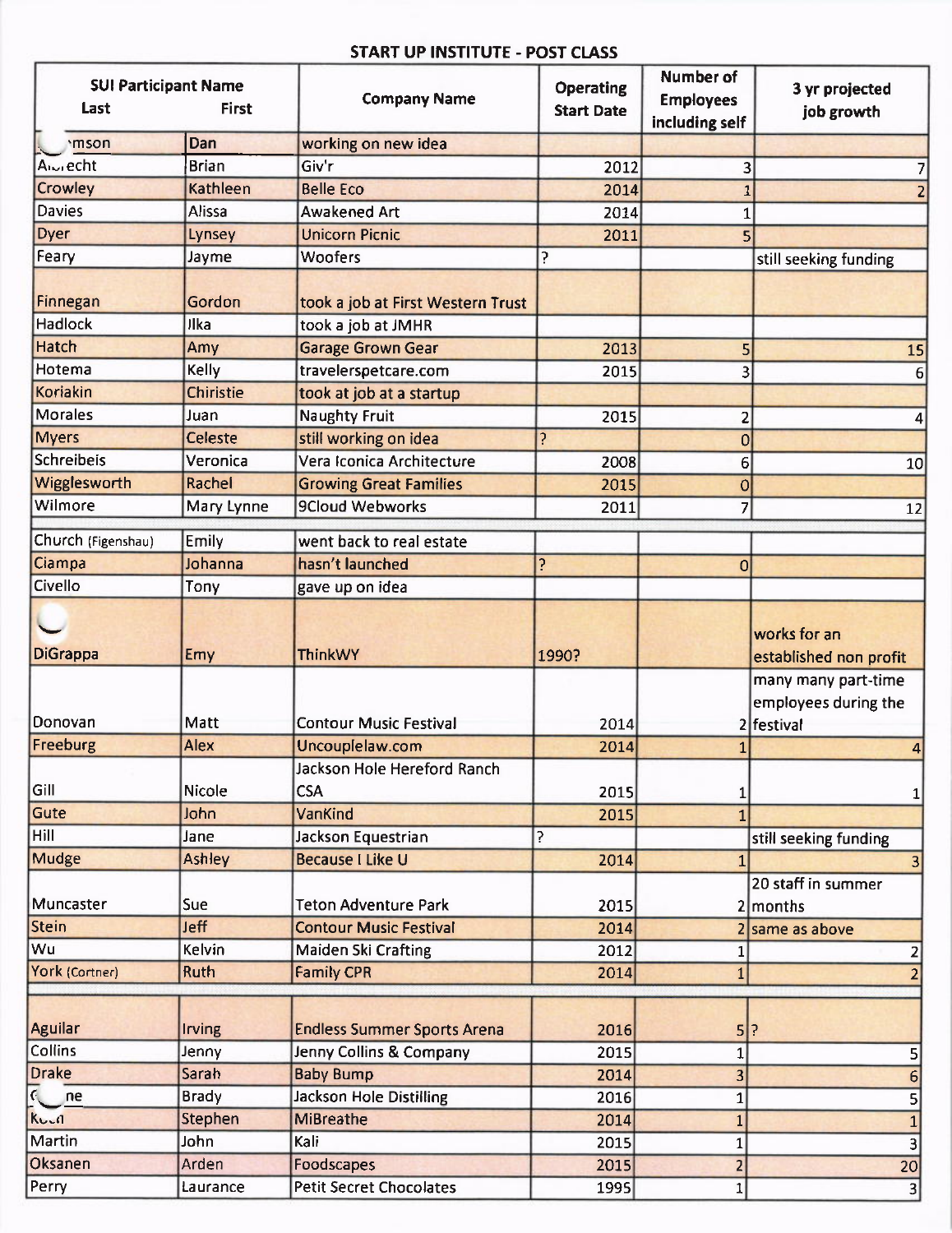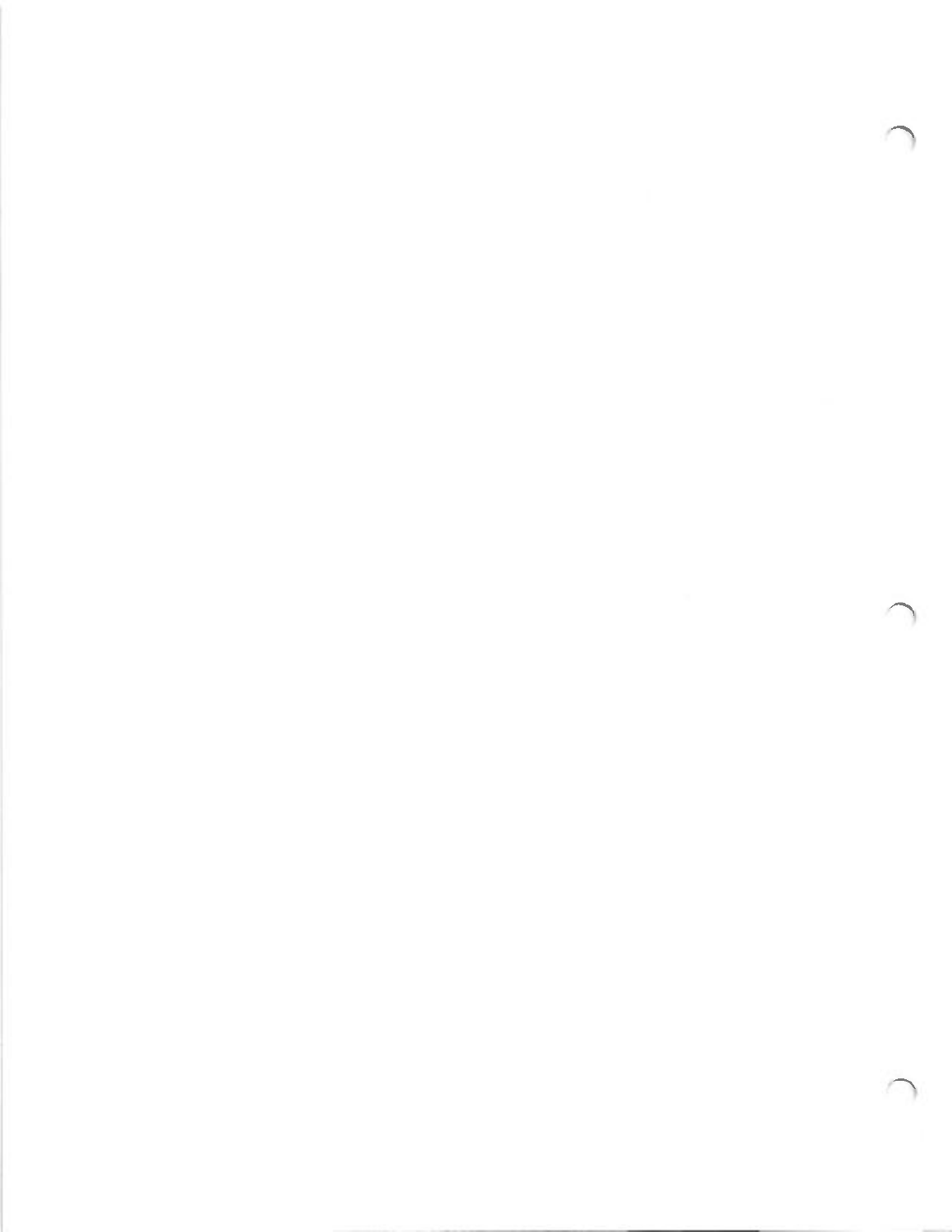| Schellenberg       | Adam            | <b>Chair 83 Productions</b>  | 2016 |   |
|--------------------|-----------------|------------------------------|------|---|
| <b>Wood</b>        | Tess            | <b>Bad Doughnut</b>          | 2015 |   |
| Ziem (Hunter)      | Kathryn         | Alchemy                      | 2014 | 3 |
| P                  | <b>Sarah</b>    | <b>Cluster</b>               |      |   |
| ev                 | Clay            |                              |      |   |
| <b>DiBenedetto</b> | Lynn            |                              |      |   |
| Elledge            | Ryan            | <b>Teton Speciality Woof</b> | 2013 |   |
| Fusiak             | <b>Bob</b>      | <b>Hind-Sight Industries</b> | 2015 |   |
| Harrington         | <b>Tausha</b>   | <b>VA Rivers</b>             | 2013 |   |
| Kokol              | <b>Martin</b>   |                              |      |   |
| LaCasse            | Sam             |                              |      |   |
| Neiley             | <b>Kathleen</b> | <b>Full Circle Quilts</b>    |      |   |
| Richard            | Andrea          |                              |      |   |